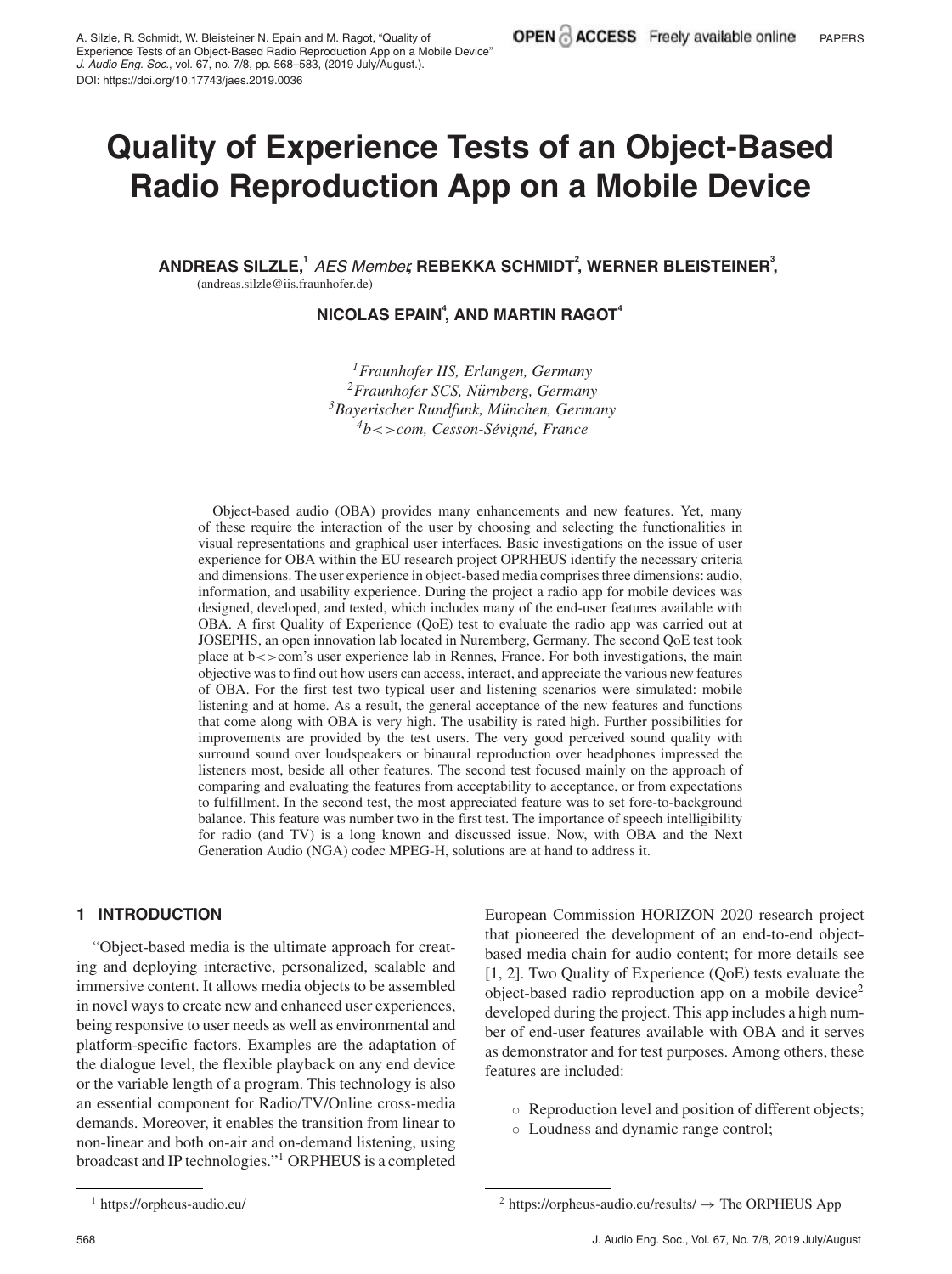- Rendering to different reproduction setups, including binaural headphone reproduction and 3D loudspeaker setups;
- Navigation in sections;
- Transcript of spoken word.

The following two sections cover related work and motivation. The fourth section introduces the used technology. The fifth section describes a working model for QoE assessment in an object-based media eco-system. The sixth section gives an overview about the used technology. Sections seven and eight explain the two evaluations done with the ORPHEUS app. A comparison between the two evaluations finishes up the paper.

# **2 RELATED WORK**

Object-based audio (OBA) allows for:

- a) Multi-dimensional and multi-lingual features;
- b) Novel interactive user experiences and personalized audio content;
- c) The delivery of acoustic environments in a format agnostic manner, e.g., the same audio content can be delivered to mono, stereo, binaural, five channel surround sound, as well as advanced multichannel and immersive audio systems.

A general introduction to this concept is given in [3]. A Next Generation Audio codec (NGA) is necessary to transport all the required metadata. In the decoder of such an NGA codec the necessary features have to be implemented to provide all these properties. How this is done with the new MPEG-H standard is described in [4]. MPEG-H has been implemented throughout the ORPHEUS project and investigated iOS app. The "Opportunities for Improved Listening Experience in Increased Listener Involvement" with MPEG-H are explained here [5]. A further article about "Curation, responsiveness and user experience" [6] explains further features of OBA and discusses on the possible relation between some of the features of OBA and the expected user experience.

One traditionally extensively evaluated issue of audio codecs is the so-called Basic Audio Quality, often perceptually measured in comparison to the non-coded audio, e.g., by the MUSHRA method [7, 8]. Beyond this, a comparison of hedonic scales for perceptual evaluation (with and without reference) is presented in [9]. The Basic Audio Quality is extended and compared to the Overall Listening Experience or more general to the Quality of Experience in [10]. A further step forward in introducing the testee more actively in the test design is described and tested in "Adjustment/Satisfaction Test for the Evaluation of Personalization in Broadcast Services and Its Application to Dialog Enhancement" [11].

Here the chosen method for the first reported evaluation uses an even more dialog orientated and interactive end-user evaluation for different dimensions of experience.

## **3 MOTIVATION**

A continuously and stringent object-based broadcasting approach offers advanced possibilities to create and implement novel ways of encompassing experience and usability features. With audio becoming *interactive*—within predefined producer authorized limitations—new challenges are opening up to make object-based media features accessible, understandable, and operable. This applies throughout all stages of the media chain during production, distribution, and reception.

In addition, it is not just the audio itself that matters but also the additional services and features (e.g., transcripts, additional text-based information or still pictures) becoming integrative components in the assessment of the media experience.

This challenges the development of appropriate user interfaces in order to make human interaction to control and adjust complex technical metadata and parameters delivered alongside the audio on the different devices appropriate and convenient. Only if this can be achieved, will the user appreciate object-based media technology as an exciting and satisfying experience. As a consequence, domains for examining and evaluating *quality of end user experience* that were previously evaluated separately will now have to be considered convergent and inclusive.

# **4 USED TECHNOLOGY**

One of the main goals of the EU project ORPHEUS was to develop, implement, and evaluate an end-to-end objectbased broadcast chain. For this purpose, a dedicated reference architecture was developed, see Fig. 1, and then published as an EBU tech report [12]. The ORPHEUS iOS app (marked red in Fig. 1) was especially designed and developed to deliver the typical object-based features described in Secs. 1 and 2. Therefore, it also became the central playback device for the Quality of Experience tests.

A basic description of MPEG-H, the applied NGA audio codec, is given in [4]. Fig. 2 depicts the top-level block diagram of the decoder. The test items (described in detail in Sec. 6.1.4), make use of a variety of combinations of audio channels and objects, as well as both usage scenarios, loudspeaker and binaural headphone, were applied for reproduction. More details about the technical implementation of MPEG-H is given in [13] especially regarding dynamic range and loudness control. The channels, sometimes referred to as "channel bed," keep the continuation to the traditional, static way of audio production and reproduction. Audio objects, however, offer more new interactive possibilities—on the production side and for the end-user. The necessary metadata for these audio objects are generated in new production tools, as explained, e.g., in [14], defining their properties and to set the degrees of interactive possibilities for the end-user. This process is explained in [15]. Fig. 3 shows the structure of an example MPEG-H scene as "Audio Scene Information," defining scene components and language selection interactivity.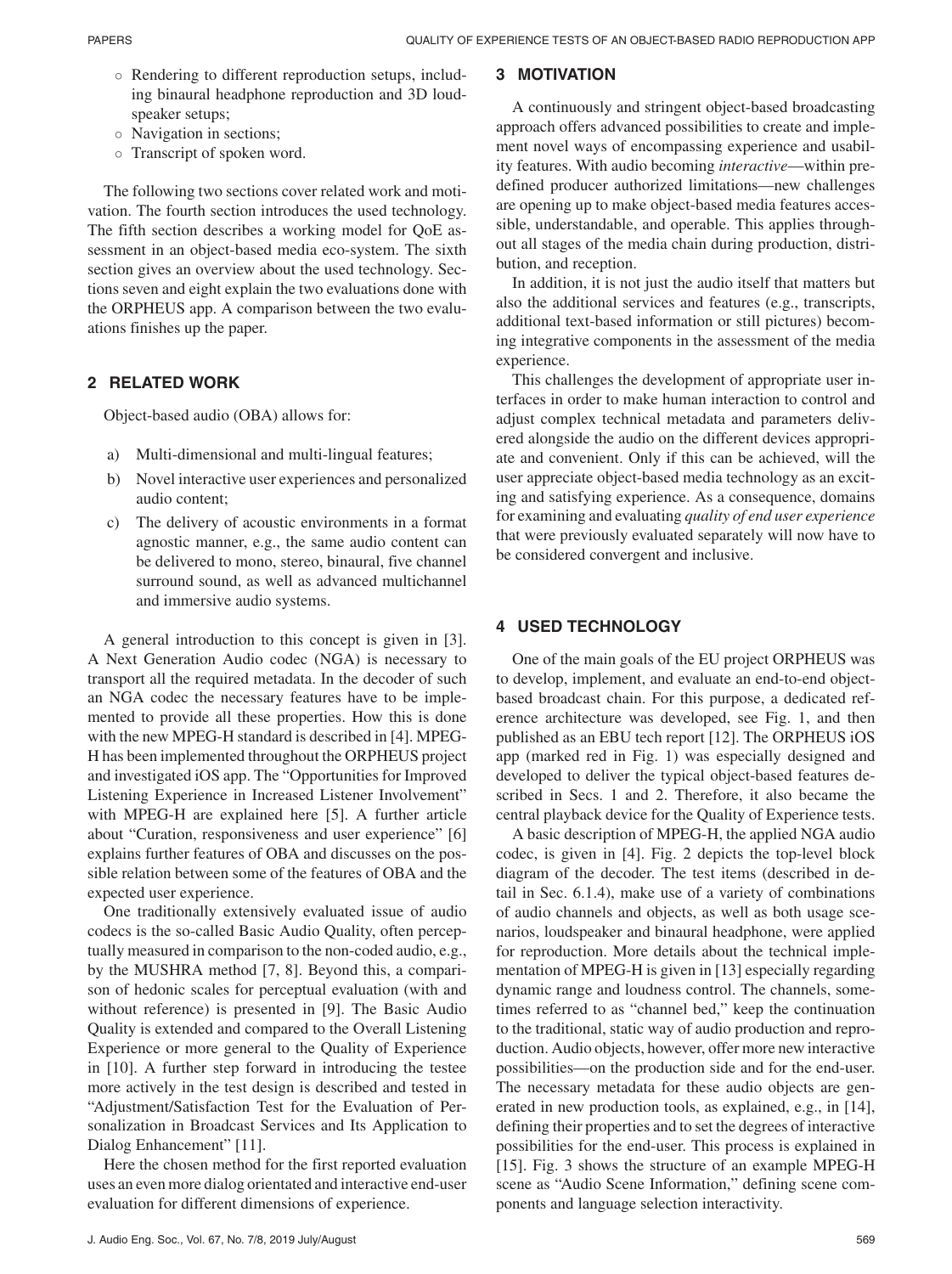

Fig. 1. ORPHEUS reference architecture, [12]. The tested iOS app is marked red.



Fig. 2. Top-level block diagram of MPEG-H 3D Audio decoder as used in the study with dynamic range control (DRC)

Audio objects are processed in the Object Renderer in the decoder with a generalized vector-base amplitude panning (VBAP) [16] algorithm defined in MPEG-H. In case a down-mix of the channels is necessary, the active Format Converter avoids spectral artifacts and signal cancellations. With this structure, the number of transmitted channels and objects are independent from the number of loudspeakers used at the end-user. This is called reproduction setup agnostic [4].

More technical details about the selection and definition of the selected metadata formats and their usage throughout the project is given in [17]. The editing and mixing is explained in [18, 19]. The requirements on the used formats for audio and metadata are explained in [20]. The implementation experience gained during the project, especially for the Audio Definition Model (ADM) and the metadata formats for non-linear reproduction are described in [21,



Fig. 3. Example for an MPEG-H audio scene, item "Herbst" (autumn) from Sec. 6.1.4. Channel 1–12: bed, channel 13 and 14: language German and English within a switch group, channel 15: effect channel (bee)

22]. Another outcome of the project was the definition of the "ADM renderer for use in next generation audio broadcasting," EBU Tech document 3388 [23].

## **5 DEFINITION OF A WORKING MODEL FOR A QUALITY OF EXPERIENCE ASSESSMENT IN AN OBJECT-BASED MEDIA ECO-SYSTEM**

In the course of the ORPHEUS project, user requests for OBA broadcasting were collected. For this purpose, in-house workshops with creative and technical staff were conducted, to find out what kind of features and requirements are to be considered as necessary or desirable for NGA production and distribution.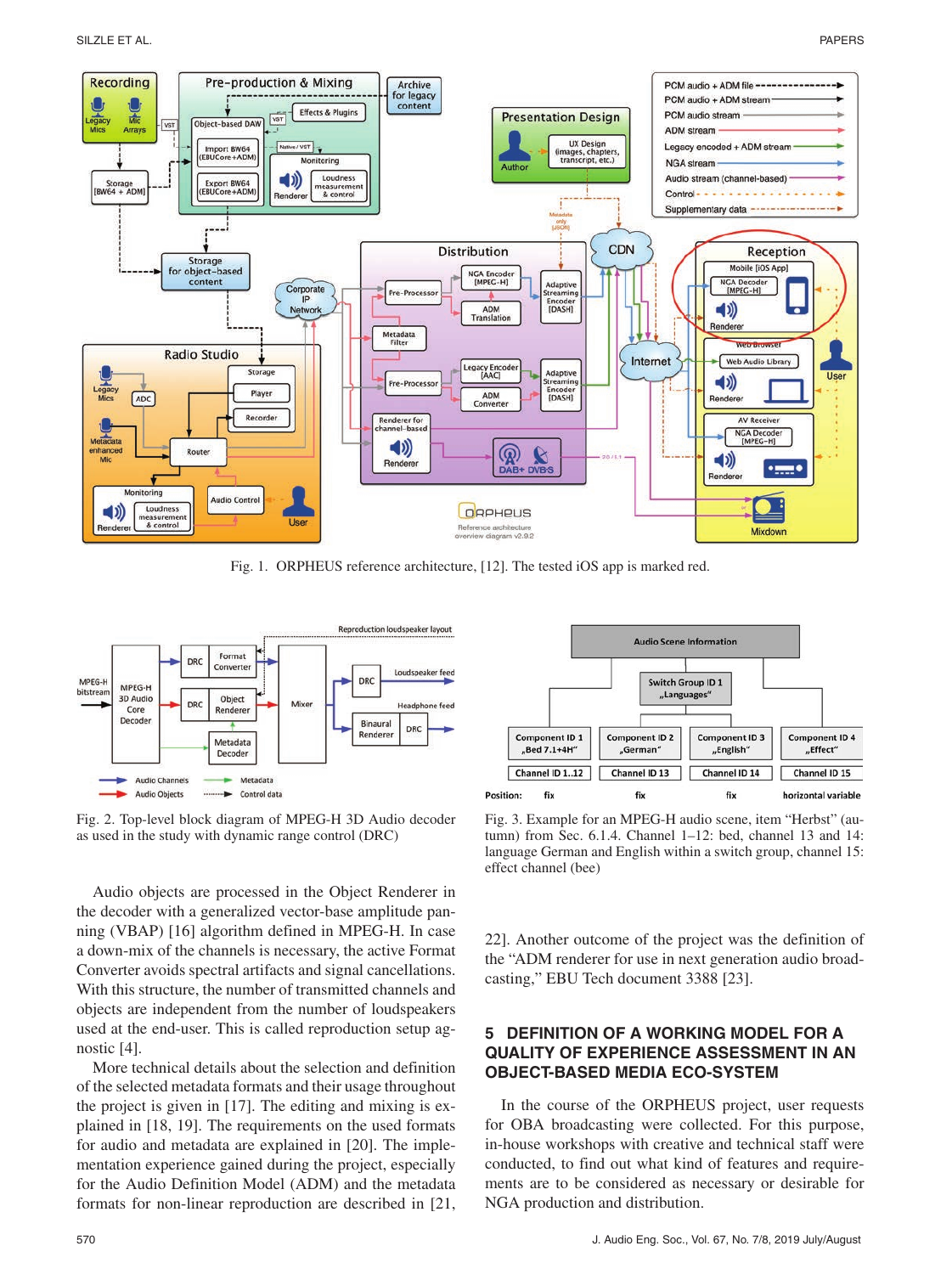

Fig. 4. Identified user requests for object-based audio [25]. The audio experience dimension is presented in blue, the information experience in green, and the usability experience in orange.

At the German public broadcaster  $BR<sup>3</sup>$ , there was a two-day workshop on June 1 and 2, 2016, with 70 participants on the first day and 36 participants on the second day, in order to form 6 small groups for *design thinking sprints*. The registration and participation was open to all BR staff.

*Design thinking* [24] is a wide-spread bottom-up methodology for creating and developing software and services involving users at the very initial stage. Its basic principle is to ask them about ideas and wishes. This leads to spontaneous and qualified answers. The material (*user requirements and desires*) was eventually used to develop the working model for quality of experience assessment in an object-based media eco-system derived mainly from the workshop conducted.

The implications of the basic requests from the first day were enriched in brainstorming sessions on the second day, finding applications and more detailed descriptions for practical scenarios. In a second step, their relation and relevance to existing typical broadcast genres and formats was discussed. At this stage, the implications for production and distribution workflows under the predictable change of broadcast infrastructure were also considered; for details see [25].

In the workshop at the BBC on June 12, 2017, 57 experts participated—32 guests, plus the ORPHEUS and BBC people. The guests were individually chosen because they represent the leaders across Europe in broadcasting, broadcast technology, and broadcast equipment manufacturing. It was based upon the basic question: "What should a future broadcast system enable and deliver to you for a better experience?" This created a full catalogue of wishes. Through discussions within the EU research project, they were clustered and assigned to hypernyms (e.g., *intelligi-* *bility*, *immersion*) and again assigned to joint hypernyms (e.g., *audio*, *metadata*).

The collected und summarized user requests are visualized in Fig. 4. Through this approach, the colloquially uttered basic requests could more clearly be related and assigned to the **key-features of object-based broadcasting**:

- Interactivity
- Immersion
- Personalization
- Accessibility

A basic approach for practical examination and evaluation of user experience within an object-based media ecosystem as a holistic model based upon the user requests and use cases was developed. The working model is based on three questions:

- Which quality?
- What experience?
- Who is the end user?

More details can be found in [26].

Finally, in a third step, this leads to the top domains of the model, the three main **experience dimensions**:

- *Audio experience*, referring to the key features immersion and intelligibility (personalization);
- *Information experience*, referring to contextual metadata of content (accessibility);
- *Usability experience*, referring to the key features of human interaction with the devices and user interfaces.

In order to test the real-world applicability of our approach, we selected a suitable test setting offering low barrier access to general users in the public.

<sup>3</sup> https://www.br.de

J. Audio Eng. Soc., Vol. 67, No. 7/8, 2019 July/August 571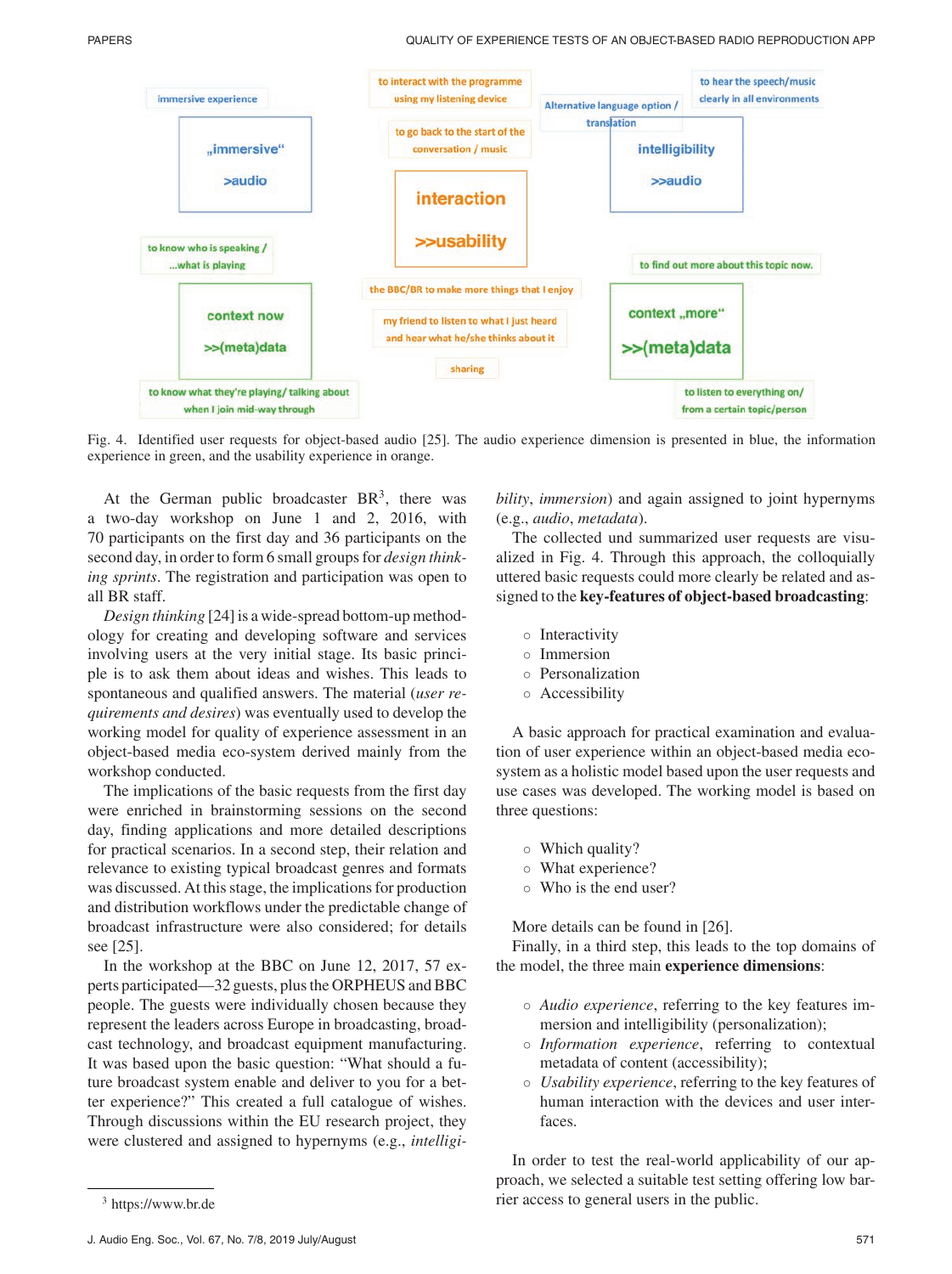

Fig. 5. ORPHEUS test installation at *open innovation lab* JOSEPHS; left side: loudspeaker reproduction at home; right side: headphone reproduction in a noisy environment (produced by loudspeakers in sonic chair), *mobile listening*.

## **6 JOSEPHS EVALUATION**

## **6.1 The Test Concept and Setting at JOSEPHS**

JOSEPHS4 is a public *open innovation lab* or *living lab* in the city center of Nuremberg (Germany). "*Living Lab* typically describes a physical test environment in which companies, public authorities and citizens cooperate and test new services, products and technologies" [27]. "*Living labs* offer a new open innovation platform for companies to engage customers in co-creation and to understand user needs" [28]. "*Open innovation* simply means opening and diffusing boundaries of corporations and their environments" [29]. New ideas are created from casual conversations, without time limits, between the visitors, also called co-creators, and briefed guides. The methodology applied at JOSEPHS are guided interviews built upon open questions, open feedback, and open dialogue delivering qualitative feedback; see the selected representative participant citations below. To get more quantitative results additional closed questions are asked. These are easier to report; see the result plots below.

A more detailed overview about the tools for collaborating and interacting in *living labs* is given in [30]. The even more innovative way of co-creation of a service or product in a *living lab*, as described in [28], is not used in this investigation.

In a preparatory, conceptualization workshop with the experts at JOSEPHS, the setting for the installation based on *user stories* were shaped. The focus was set on two usage scenarios and aimed to get basic responses on the three defined experience dimensions—*audio*, *information,* and *usability experience*, see Fig. 4, as described in the previous section.

Minimum audio quality evaluation (the first experience dimension) is dependent on the context and the application scenario in which it is investigated [31, 32]. Therefore, listening experiments and surveys should be conducted in an environment as close as possible to later usage of the enduser of the product, see, e.g., the different results of expert surveys for different auditory virtual environment applications in [33]. Out of this reason, two different main application scenarios for OBA consumption are constructed:

## **6.1.1 Mobile Listening**

The listener is sitting in a Sonic Chair<sup>5</sup>, equipped inside with loudspeakers around the head, which reproduce for this mobile listening application a typical flight cabin noise, which was recorded on a real flight. For the playback of the OBA test content in the ORPHEUS iOS app open headphones (Beyerdynamic DT990) are deliberately used in order to get enough outside noise to interfere. For the setup see Fig. 5 right side. The headphone reproduction level is adjusted with the help of the speech containing content material to a natural reproduction level. The level of the masking flight noise is set in a way that the speech content could hardly be understood. The flight noise can be switched on and off by the listener to understand its influence on the content material. For a more detailed test about an adjustment test for dialog enhancement see [11].

#### **6.1.2 At Home**

The listener is sitting on a couch in the sweet spot of a five-channel surround setup. The loudspeakers are positioned on a circle at the defined azimuth angles  $0^\circ$ ,  $\pm 30^\circ$ , and  $\pm 110^\circ$  [34]; see Fig. 5 left side. The level of each loudspeaker is measured at the sweet spot and aligned to equal level among all five. An iPad Pro with the ORPHEUS app is connected with an HDMI cable to an AV-Receiver, which is feeding the loudspeakers. The reproduction level can be adjusted by the listener to his or her preferred loudness, dependent on the content, as it is usual in a home environment.

#### **6.1.3 Technical Setup**

The effort for the setup of these two application scenarios should first arouse the curiosity of the visitors to spend their time on this testing island<sup>6</sup> in JOSEPHS. It should further simulate during the evaluation the application scenario in a

<sup>5</sup> http://www.sonicchair.de/

<sup>6</sup> There were four other islands with other subjects at the same time in JOSEPHS.

<sup>4</sup> www.josephs-service-manufaktur.de/en/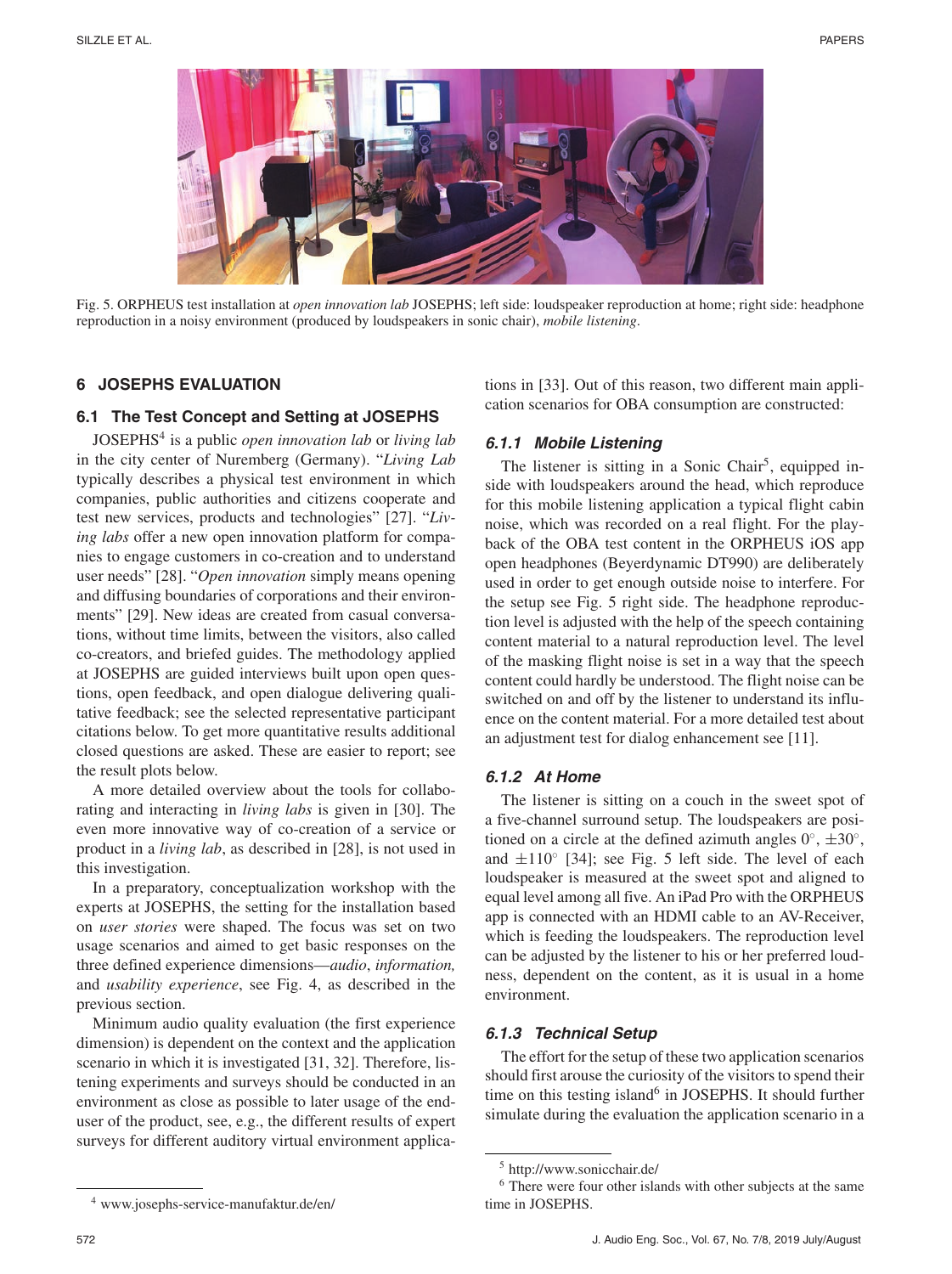plausible and realistic way, having similar listening conditions and optical impressions as in such a real situation. It should evoke the involvement of the participants with the three key elements of the essential characteristics of a *living lab*: openness, realism, and empowerment [35].

For technical reasons, it was not possible to install a complete 3D loudspeaker system (including elevated loudspeakers) for reproduction of immersive sound in the living room setup, but only a five-channel configuration as shown in Fig. 5. Neutral studio loudspeakers were used in this scenario to be independent from specific preferences or aversions of loudspeaker "sounds" and brands. The tube radio seen in the picture was for decoration only.

No additional EQing or other sound processing was used in the reproduction via headphones or loudspeakers. The output of the OBA stream was directly generated by the MPEG-H decoder and renderer that has been implemented into the ORPHEUS app on the iOS devices. In both scenarios 12-inch iPad Pro devices with a German language surface and additional instructions on *what-to-do* and *howto-use* were used. The iOS app is installed in a *presentation mode* and receives the pilot productions as MPEG-H stream.

## **6.1.4 Test Items and Used OBA Features**

The following test items have been installed in the app. The producing partner is given in square brackets:

- 1. Heute im Stadion: a typical (live) radio report from a football match [BR]
- 2. Die Kunst des Geräuschemachens (The Art of Foley): radio documentary [BR]
- 3. Passo Avanti Mozart Gigue: short jazz adaption of a classical music piece [BR]
- 4. Erlebe objekt-basiertes Audio (Experience Object-Based Audio): informative feature [BR]
- 5. Herbst (Autumn): Poem with 3D soundscape [Fraunhofer IIS]
- 6. The Turning Forest: cinematic radio drama [BBC]

The items offered the following OBA features:

- 
- Audio experience<sup>7</sup><br>  $\circ$  Audio reproduction: mono/stereo/binaural/five channel surround (1, 2, 3, 4, 5, 6)
- $\circ$  Fore-to-background level adjustment  $(1, 2, 4, 5, 6)$
- $\circ$  Clarity/dynamic range control  $(1, 2, 3, 4, 5, 6)$
- Multi-language (2: DE/EN/FR, 4, 5, 6: DE/EN)
- Audio interaction (3: positioning of the instruments, 5: interactive 3D audio object)
- Information experience
- $\circ$  Text transcript  $(1, 2, 4, 5)$
- $\circ$  Additional program information  $(1, 2, 3, 4, 5, 6)$
- Usability experience



Fig. 6. Age distribution of the 294 participants

Table 1. Number of participants per scenario and age classification

|                      |     | Participants Age $\leq$ 30a Percentage |     |
|----------------------|-----|----------------------------------------|-----|
| Airplane scenario    | 191 | 108                                    | 57% |
| Living room scenario | 202 | 129                                    | 64% |
| Both scenarios       | 135 | 74                                     | 55% |

- Dial to navigate within the currently playing content  $(1, 2, 3, 4, 5, 6)$
- $\circ$  Points of interest/chapter markers  $(1, 2, 3, 4, 5, 6)$
- Additional pictures (6)

Entering the ORPHEUS area at JOSEPHS, visitors received a short introduction to the specific subject ("audio experience of the future") and, if they were interested in participating, they were asked some basic questions about their listening habits and preferences. After that, the participants were offered to go into one of the usage scenarios *mobile listening* or *at home*—and explore the app and the features of OBA in detail. They choose one, the other, or both listening environments.

## **6.2 The Findings from JOSEPHS**

In the three months that the experiment ran (Dec. 1, 2017 – Feb. 28, 2018) 294 participants visited the ORPHEUS island and participated in the investigation.

The participants were assigned to one of two age groups: one below and equal to 30 years old and one above, to cut the age distribution about in the middle, see Fig. 6, and with the younger group more used to mobile devices and apps as the older one. The average age of the participants is 31 years. Thirty-six percent of them were female and 64% male.

Around 200 participants listened to one of the scenarios; 135 of them did both, see Table 1.

First, the participants were asked to select memory cards with the logos of radio programs and streaming apps. This introductory task served to find out more about the subjects' familiarity with present day smartphone applications of broadcasters and other audio service providers in order

 $7$  The numbers in brackets refer to the numeration of the items above.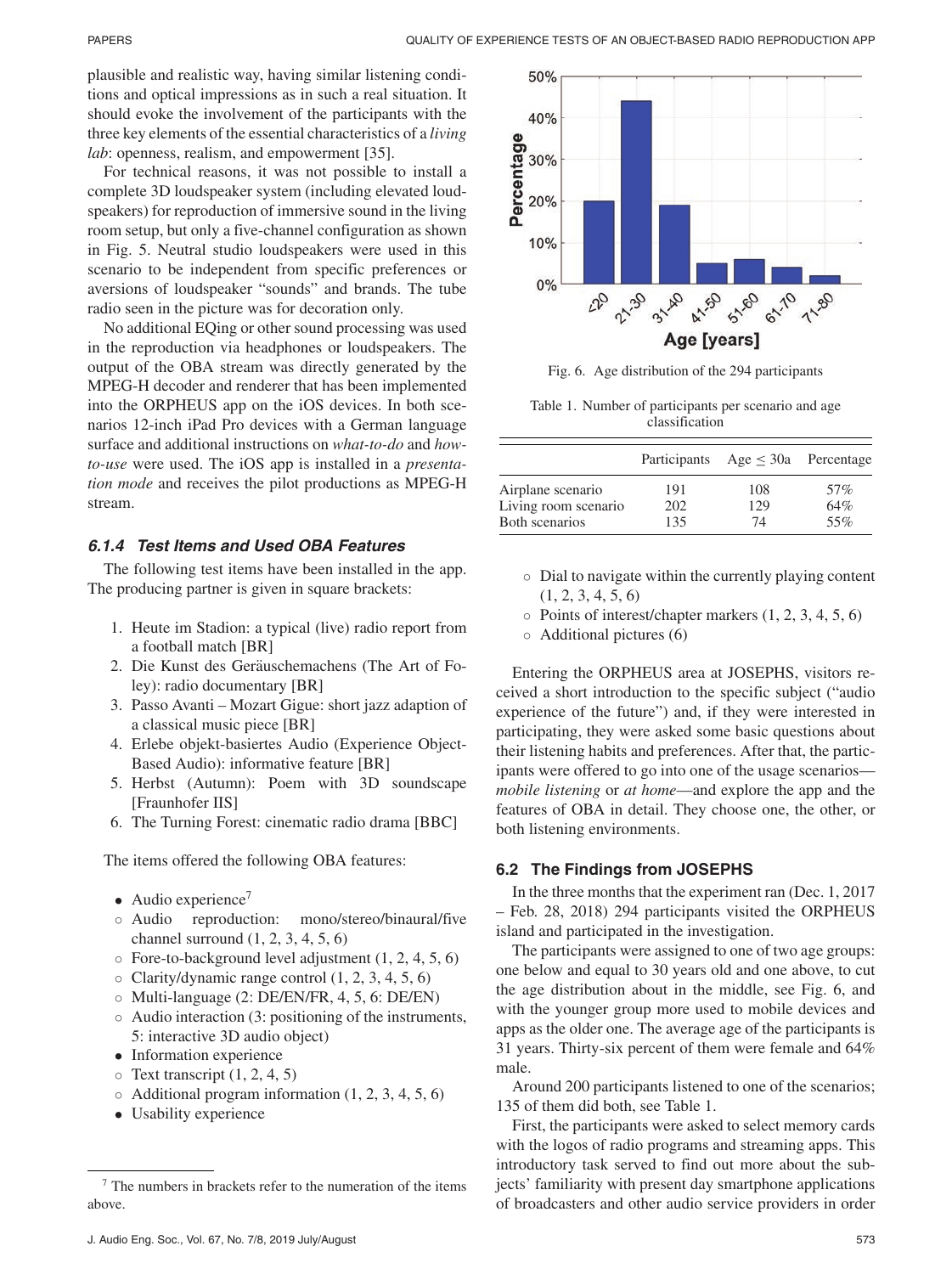

Fig. 7. "Which radio or streaming apps are you using?"  $n = 242$ (multiple answers are allowed)



Fig. 8. Is the binaural reproduction more natural than mono or stereo? Answers grouped below ( $n = 80$ ) and above ( $n = 35$ ) age of 30, for airplane scenario.

to categorize them to different user groups. The answers are visualized in Fig. 7. Thirty-eight percent use apps from public service broadcasters, 54% use streaming services, 43% of them use Spotify.

## **6.3 Audio Experience in the Mobile Listening Airplane Scenario**

In noisy environments, such as inside an airplane, the spoken word is sometimes difficult to understand and quiet parts in music become less audible. The mobile listening setup with headphone reproduction as described above delivers a realistic test scenario.

#### **6.3.1 Binaural Reproduction**

Participants were asked which reproduction format they liked best. The listeners could switch seamlessly between the formats while listening to different test content. The external airplane noise was switched off at the beginning of the test. A vast majority preferred binaural reproduction (80%) compared to stereo (15%) and mono (5%). The age dependency of the answers is shown Fig. 8.

All questions and answers were induced in conversations between the participants and the JOSEPHS guide. The used guideline for the questions can be found in [36] (in German). This was only a loose guideline for the conversation, not to break the intention of an Open Innovation Lab by closed lab questions. Not all participants answered every question. Some only with this method achievable comments (in translation) are presented below (more can be found in [36]). The selection was done by one Open Innovation Lab expert (one of the authors), meant as a representative selection. Beside experience, there is no formal method used for this selection.

*Some of the positive comments:*

"I'm blown away by the binaural sound, really knocked out." (f, 23)

"The sound is especially impressive for football broadcasts." (m, 48)

"Once you've heard binaural, you don't want to hear anything else." (m, 37)

*Some of the negative comments:*

"Instead of binaural, I would prefer to hear louder ambient sounds." (f, 26)

"The binaural sound gives me a headache." (m, 54)

"The sound is unpleasant. I feel like I'm in a helmet." (m, 38)

For this and the following evaluated OBA features, an equal number of positive and negative comments are presented. The quantitative agreement to the feature is given by the results presented in the figures, not the number of given or presented comments.

**Summary and interpretation:** The binaural reproduction was vastly preferred. This result is more positive than from many other closed lab binaural listening tests, e.g., [37]. Still, a small percentage of users have different sound reproduction expectations. This is not a problem because these listeners can easily select the standard stereo reproduction instead of binaural reproduction. This is the advantage of object-based production. With this technology, the rendering is done on the reproduction side and the end-user decides in which format he or she is listening to. Compared to the state-of-the-art technology, not only one predefined format, like stereo, is mixed in the studio and sent to the users.

#### **6.3.2 Fore-to-Background Balance**

With a slider in the app the level balance between the dialog (foreground) and background music or sounds (f/b) could be adjusted. The slider range was different between the different items, as the producer was setting the min-max values for this item. For some items, at one end of the scale the background only was audible, at the other scale end the dialog only was audible. For other items the range of the dialog was set to  $\pm 10$  dB. Additionally, the participant could switch the superimposed airplane noise on and off from the Sonic Chair to hear this influence. After testing the f/b balance function under such conditions, they were asked how satisfied they are with this feature. The results are presented in Fig. 9.

*Some of the positive comments:*

"The individual sound experience is most important to me." (f, 20)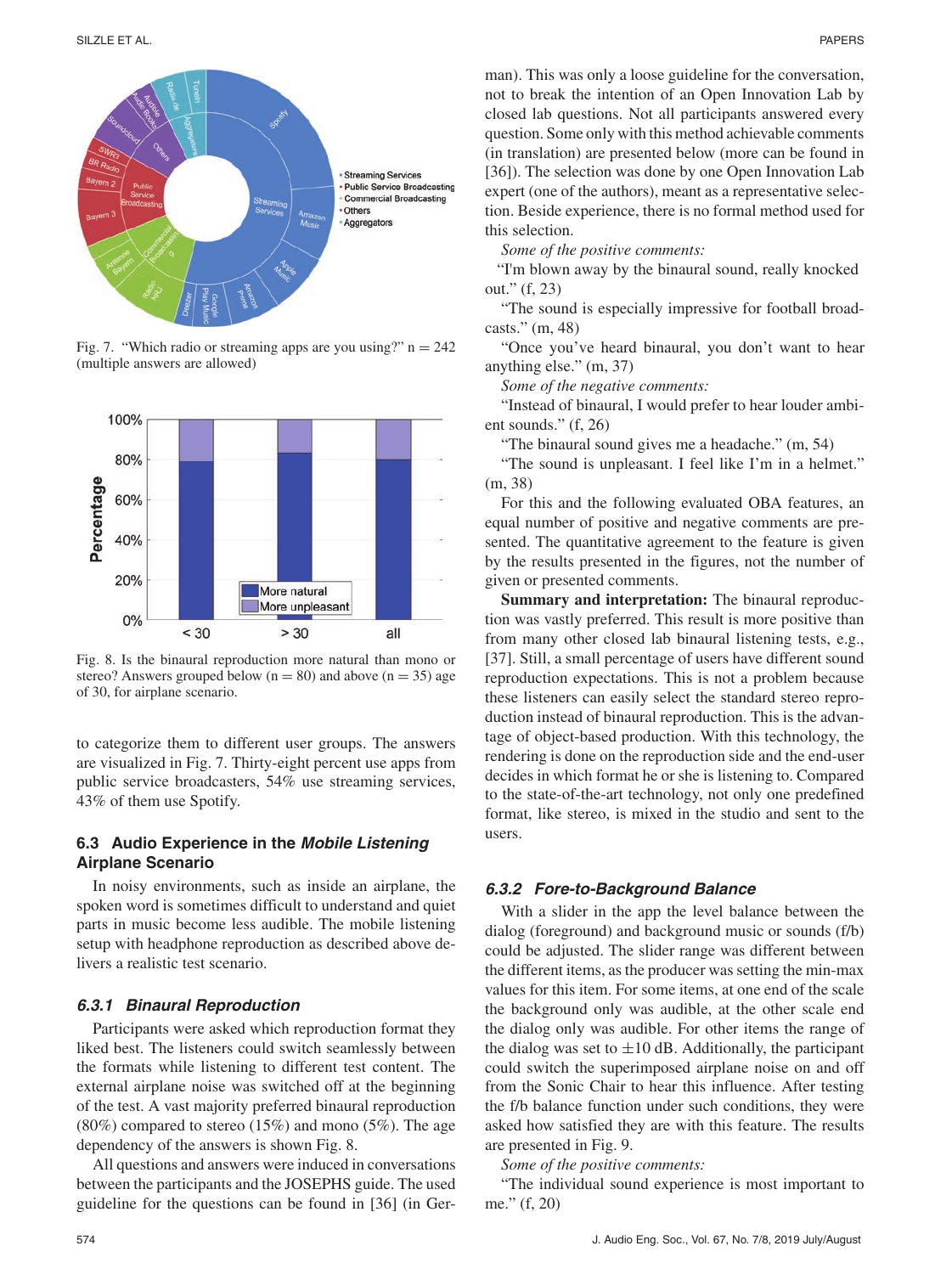

Fig. 9. How is the fore-to-background balance feature? Answers grouped below ( $n = 75$ ) and above ( $n = 28$ ) age of 30, for airplane scenario.



Fig. 10. How useful is the clarity button? Answers grouped below  $(n = 51)$  and above  $(n = 23)$  age of 30, for airplane scenario.

"Finally you can hear the football supporter songs without commentary." (m, 48)

"Background noise no longer impairs listening pleasure." (m, 38)

*Some of the negative comments:*

"In everyday life I would not use the settings." (f, 23)

"The settings are not yet perfectly worked out." (m, 53)

"I can hardly notice any differences to other sound experiences." (m, 66)

To make this fore-to-background balance even easier to adjust a simple switch was offered in the user interface increasing the foreground by 10 dB compared to the background. It was labelled "Clarity, make quiet parts louder." Results for clarity or more scientifically expressed *intelligibility* are shown in Fig. 10. The MPEG-H loudness adjustment feature takes care that the overall loudness of the item is not changed by this adjustment and that the broadcast loudness settings are still applied. For more details see [13].

*Some of the positive comments:*

"With this setting I can understand what I usually would barely hear." (m, 28)

"This setting helps you to understand the speaker better. I think that's great." (m, 48)

"I think this setting is very good because you can get more of the atmosphere." (m, 54)



Fig. 11. Do you like surround sound? Answers grouped below  $(n = 108)$  and above  $(n = 83)$  age of 30, for living room scenario.

*Some of the negative comments:*

"I'd rather have just one setting that is perfect for the purpose." (m, 23)

"I don't want to hear every slight noise." (m, 45)

"I want to hear everything as it should be. I don't need this setting." (m, 28)

**Summary and interpretation:** The new fore-tobackground feature was really appreciated. The adjustable slider was preferred to a simple switch. As an additional feature, the original intended balance setting defined by the sound engineer, tonmeister or producer should be used as default and/or marked on the scale.

# **6.4 Living Room Scenario**

## **6.4.1 Audio Experience in the Living Room Scenario "At Home"**

Having been introduced to the setting and selecting one or several items from the ORPHEUS pilot productions and comparing them in various output formats (mono, stereo, five channel surround), listeners were asked: How do you like the five channel surround reproduction and why. Results are presented in Fig. 11.

*Some of the positive comments:*

"Very cool. You can really feel it." (f, 22)

"I could imagine that in a car." (f, 54)

"I find the feeling of the music around myself very pleasing." (f, 61)

*Some of the negative comments:*

"I miss the bass." (m, 23)

"The good old stereo sound is sufficient for me." (m, 45) "I don't like the sound, because I prefer listening to music through headphones." (m, 24)

**Summary and interpretation:** A large majority of listeners preferred five-channel surround sound. From the comments given, it seems that many people had never really experienced surround sound reproduction in this context, even though it has been on the market for more than 20 years. Other tests have shown even the advantage of 3D reproduction over 2D reproduction [38], which is possible with the MPEG-H codec.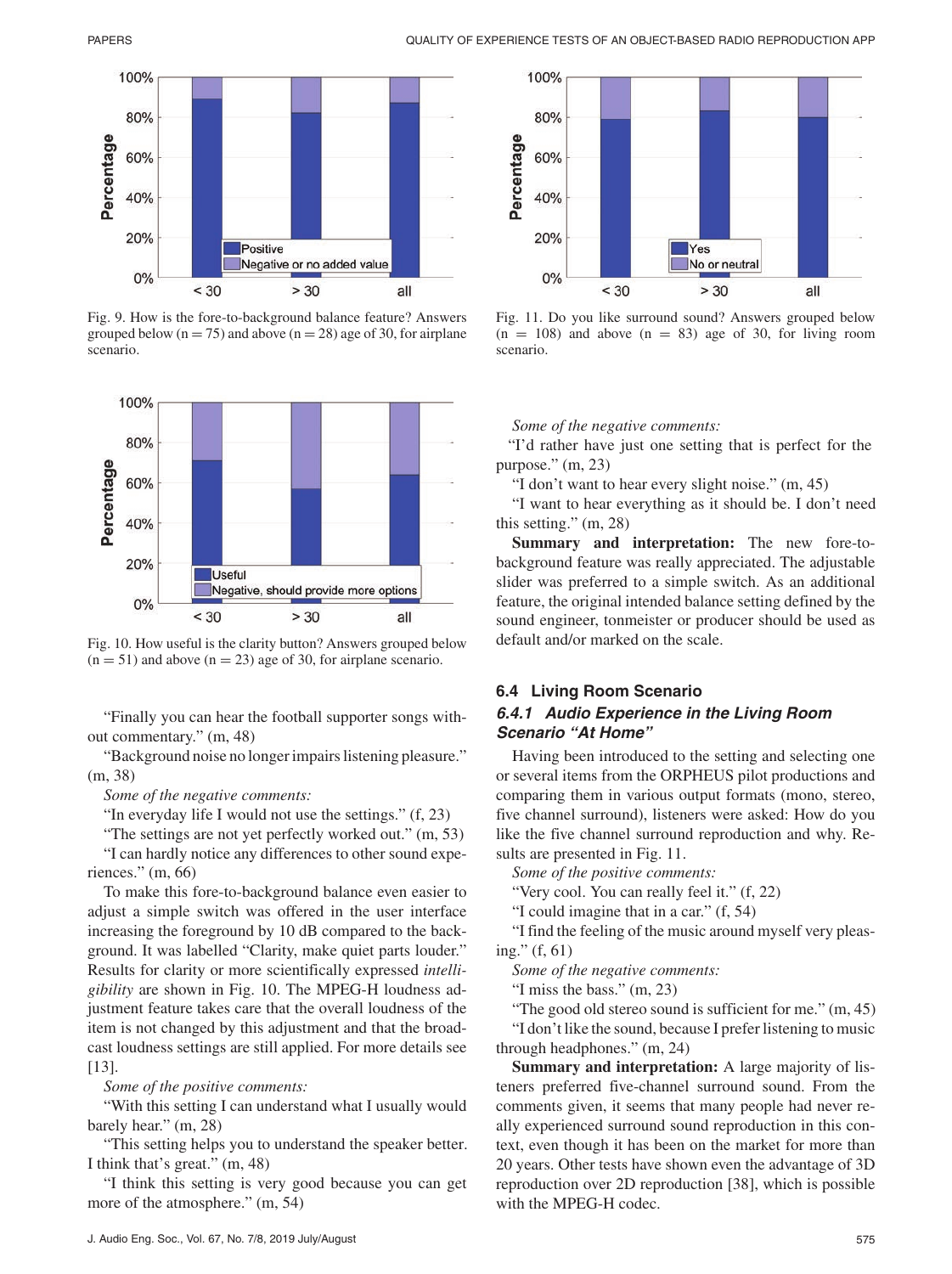

Fig. 12. Two pages of the user interface of the ORPHEUS app. Left side: transport wheel with chapter markers. Right side: transcript of the spoken word.

#### **6.4.2 Information Experience**

The "live text" transcript presents the spoken language as readable text. Backward and forward navigation can be facilitated by scrolling up and down the text feed (or with transport wheel), as shown in Fig. 12.

*Some of the positive comments:*

"Useful when I can't turn on my smartphone's sound." (m, 11)

"I can't hear so well anymore. The transcript would make listening to the radio easier for me." (m, 60)

"When my boyfriend interrupts, I can just read it all." (f, 31)

*Some of the negative comments:*

"I listen to podcasts on the go and don't want to read along." (f, 20)

"If I want to read, I'm reading a book, not a transcript." (f, 58)

"When I read, I read. When I listen, I listen." (m, 24)

The participants were asked how useful text transcript is and why. Results are shown in Fig. 13.

**Summary and interpretation:** About half of the participants found the text transcript feature useful. Several special cases were mentioned where this feature is useful: repeating it again, people with hearing difficulties, learning a language, translation. Others did not see the benefit of the feature.

#### **6.4.3 Usability Experience**

In the app, a *circle* or *dial wheel* was applied for navigation within an item. It also includes markers for chapters or *points of interest* and make them directly accessible. Concerning the usability of this concept lis-



Fig. 13. How useful is the transcript? For information experience. Answers grouped below ( $n = 86$ ) and above ( $n = 70$ ) age of 30, answers from both scenarios together.



Fig. 14. "Is the usability of transport wheel good?" Answers grouped below  $(n = 17)$  and above  $(n = 13)$  age of 30, answers from both scenarios together.

teners were asked: "How do you like the dial wheel for navigating within the item?" Answers are reported in Fig. 14.

*Some of the positive comments:*

"I find the design and the operation of the dial attractive." (f, 21)

"If you've missed something, you can rewind intuitively." (m, 28)

*One of the negative comments:*

"The transport wheel is too small—especially for elderly."

**Summary and interpretation:** About two third of the users preferred the possibilities of the transport wheel. Regarding the usability questions, the participants, called cocreators in JOSEPHS, responded mainly on the navigation dial. They spontaneously added some more features on a wish list: e.g., search function, a user interface for people with larger fingers, music or program adaptive presets, and user-defined presets. This additional input is an advantage of the open innovation lab method.

At the end of the dialog more general questions are asked.

On the questions "*Do you like the new user features?*" 65% answer with yes and 26% with ok (of  $n = 120$ ).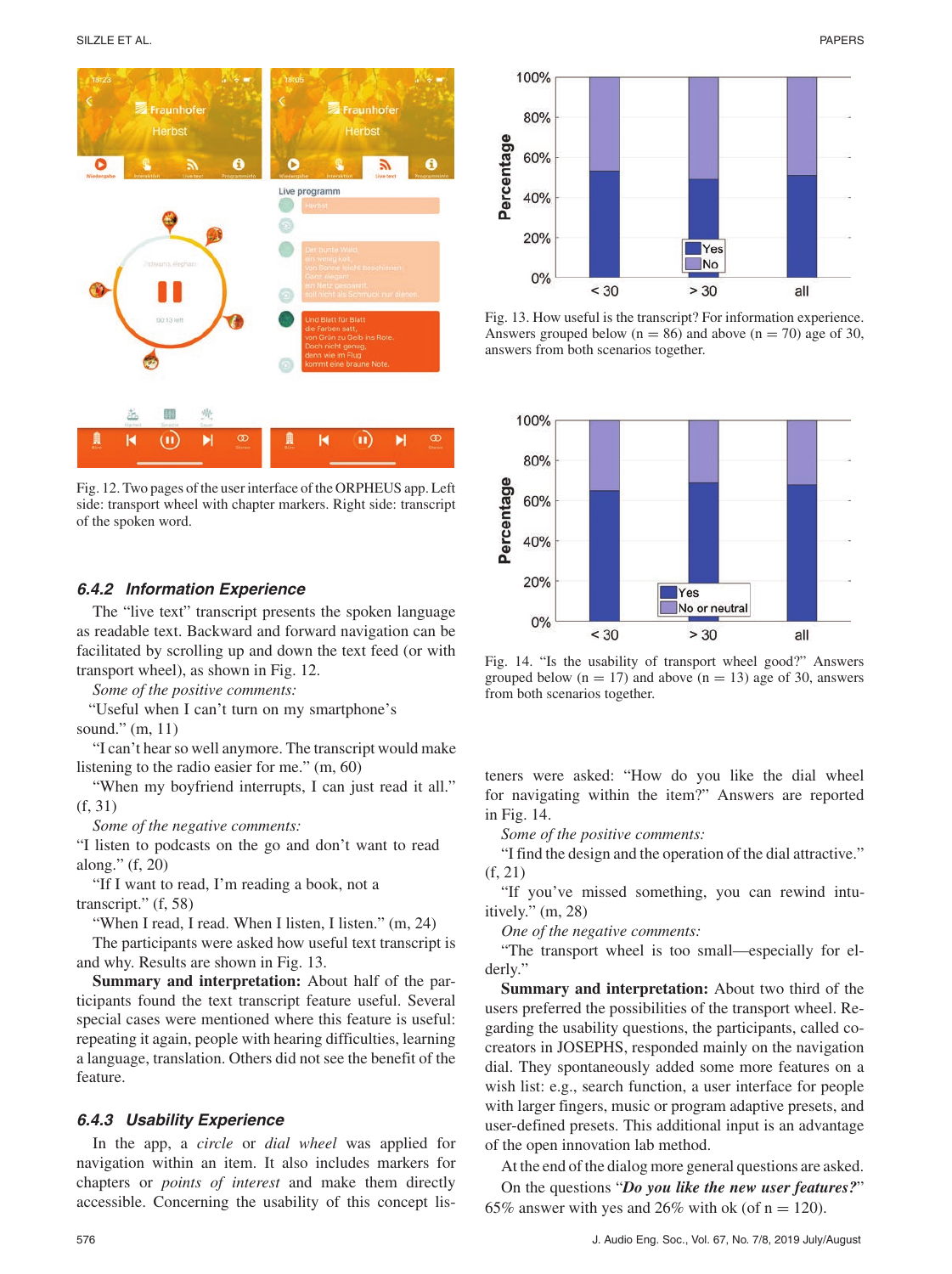On the question "*Would you use the app?*" 45% answer with yes and 19% with maybe (of  $n = 196$ ).

This suggests that most people like the new features of the app provided by the object-based approach.

*Some of the positive general comments:*

- Good binaural sound
- Access to interesting radio programs
- Appealing, innovative design
- Individuality, because you can create your own profile
- Intuitive and easy to use
- Use: yes, if free of charge and data protection is guaranteed

*Some of the negative general comments:*

- Too many functions
- No added value because I am more a casual listener
- The app is not useful because it does not provide presets, you have to set everything yourself<sup>8</sup>
- Cumbersome handling
- Not much different from existing apps
- Use of the app: only if it is integrated in Spotify, otherwise not useful

# **6.5 Summary of the JOSEPHS Evaluation**

The majority of the participants listen to music or spoken word programs casually or in a mobile situation. Streaming services, such as Spotify, are the most popular audio apps among the participants. Most of the participants rated binaural sound as better and more natural than mono or stereo.

Most of participants find the possibility to change the fore-to-background balance or "turn up/down the volume of specific sounds, e.g., the announcer" useful. A majority of participants enjoyed the five-channel surround sound loudspeaker reproduction in the living room setup.

About half of the participants would use the transcript. The transcript is regarded mainly useful for repeating something, for people with hearing impairments, for language learning, and translation. Some participants would like an easier navigation and search function as well as more presets within the app. Overall, controls and font sizes should be bigger.

The majority of participants liked the new app features. Overall, audio experience of surround and binaural 3Dheadphone sound are the most popular features; see Fig. 15. Clarity or intelligibility and setting the fore-to-background balance is rated second.

Just over half of the participants would use the app. Others would like to see the features in the apps of the existing audio streaming providers.

The general acceptance of the new features and functions provided by OBA is very high. Much potential for OBA is recognized, but some users propose that us-



Fig. 15. "Which feature or function do you like most?" Answers below  $(n = 72)$ , above  $(n = 46)$  age of 30 and all, from both scenarios together.

ability should still be improved. A very positive surprise is that the audio experience with surround sound or binaural reproduction impressed the listeners most. Until now, this aspect of "reality-like listening" was apparently underestimated in audio production and commercial products.

# **7 ACCEPTABILITY / ACCEPTANCE EVALUATION**

In parallel to the study conducted at JOSEPHS, the authors conducted a separate evaluation with the same app that took place at the institute of research and technology b<>com, located in France.

# **7.1 Motivation**

The aim of this study was to understand how non-expert users judged the different aspects of the ORPHEUS iOS app and, more generally, Object-Based Audio. One interesting aspect in that regard was to investigate whether the user's perception changed after using the app. Therefore, an acceptability / acceptance approach was taken for this study inspired by that described in [39]. *Acceptability* refers to prospective judgments on technologies or products before use [40], whereas *acceptance* refers to judgments on and behavioral reactions to products after use [41]. It is both important to know for a new technology or product: acceptability and acceptance. First, is the user interested to investigate the new product; and second does it fulfill the implementation requirements of the user?

# **7.2 Methodology**

The study involved 21 participants and took place from December 2017 to January 2018. It consisted of three main steps, which are described below.

# **7.2.1 Initial Questionnaire**

First, the subjects were asked to fill out a questionnaire. The questionnaire in French can be found here [36]. The aim of the questionnaire was to gather information about their eagerness for new technology, their radio listening habits, and their expectations regarding the features offered

<sup>8</sup> There were presets but maybe too hidden.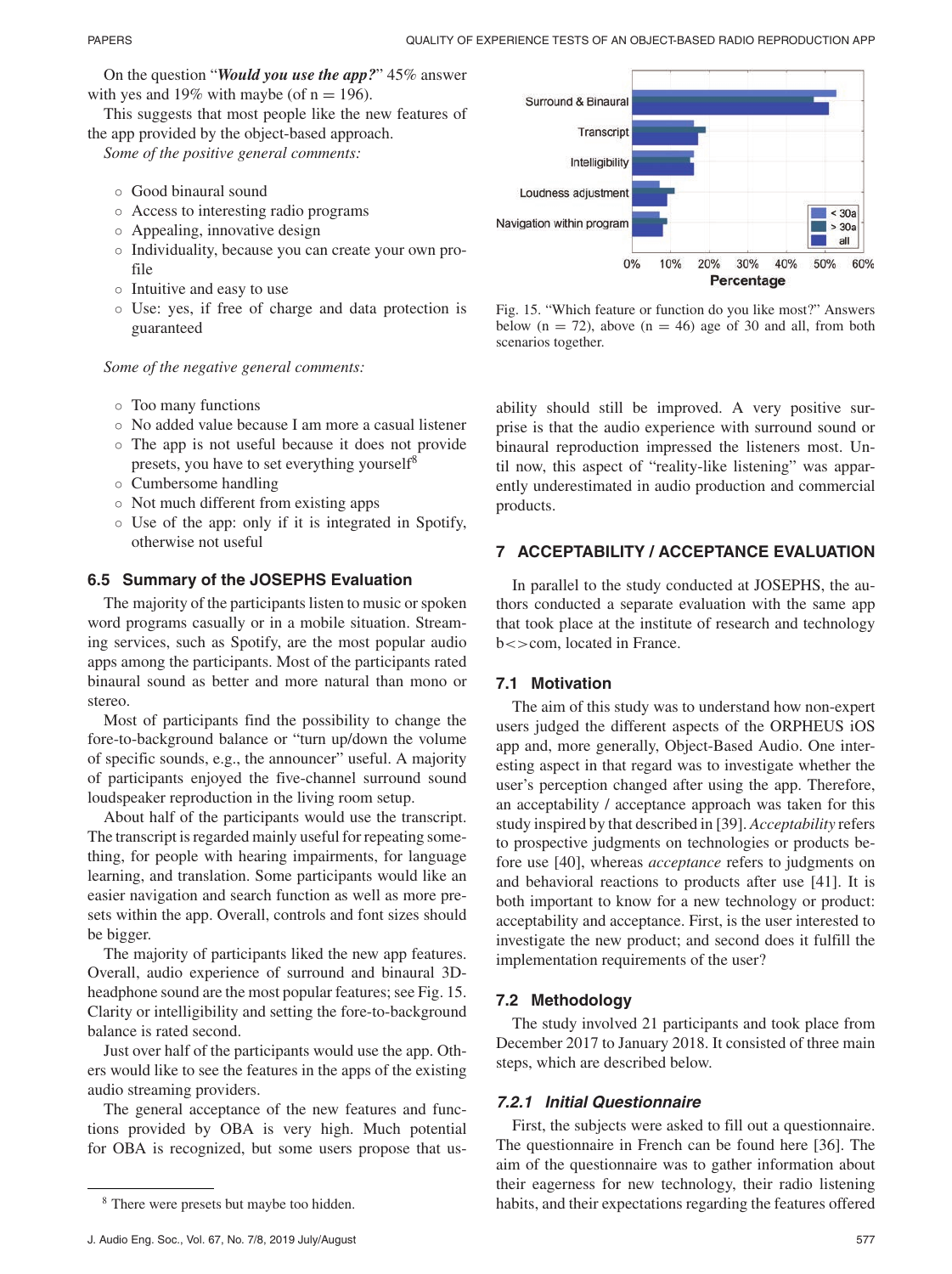by the ORPHEUS iOS app, and more generally, objectbased audio.

The questionnaire started with a series of questions focusing on the profile of the test participants. Specifically, the participants were asked:

- Their age and gender
- Whether they owned a smartphone and which kind
- About their music and radio listening habits using their smartphone
- About their general view on new technologies

The questionnaire then provided a quick description of the app. "As part of the ORPHEUS project, a new mobile radio application is being developed. In addition to the usual features of a mobile radio application, this one offers several features:

- 1. Navigating between the chapters of a program
- 2. Displaying a text transcript of the program
- 3. Adjusting the "audio clarity" (fore-/background balance)
- 4. Interacting with the content (moving sound sources or changing the listening perspective)
- 5. Choosing the program language
- 6. Setting the rendering format (mono, stereo, or binaural)
- 7. Adapting the duration of the program."

For each feature, as well as for the iOS app as a whole, the participants were asked to rate on a 0–10 scale how much they agreed with the following statements:

- This app/feature seems easy to use
- This app/feature seems useful
- This app/feature seems innovative
- It is likely that I will use this app/feature in the future.

# **7.2.2 Test of the ORPHEUS iOS App**

After they filled the first questionnaire, the participants were asked to test the ORPHEUS iOS app. This test occurred several days after the initial questionnaire in order to reduce the fatigue of the participants and so that their answers would be more consistent.

In order to test the app, the participants were instructed to perform six tasks, with each task focusing on specific features:

- **Chapter navigation –** To test this feature the participants were asked to select the program named "Experience Object-Based Audio" and jump from chapter to chapter.
- **Text transcript –** The participants were instructed to select the "Art of Foley" program and activate the text transcript feature.
- **Audio clarity –** The participants were asked to select the "Live Football" program and listen
- **Interaction –** The participants were instructed to select the program named "Passo Avanti: Mozart Gigue in  $360°$ <sup>\*</sup> and try the different versions of this content.
- **Multi-language –** The participants were instructed to select the "Art of Foley" program and switch the language to English.
- **Audio presets and rendering –** The participants were instructed to configure a profile that used binaural rendering.

The test took place in a quiet, empty room. An iPhone 5 and a pair of Bose SoundTrue circum-aural headphones were used to run the app.

# **7.2.3 Final Questionnaire**

Immediately after testing the app, the participants were asked to fill out a questionnaire. Similar to the initial questionnaire, this final questionnaire asked the participants to rate, for each feature as well as for the app as a whole, how much they agreed with the following statements:

- This app/feature is easy to use
- This app/feature is useful
- This app/feature is innovative
- I will use this app/feature in the future.

A total of 21 subjects participated to the evaluation, however only 16 of them tested the app and took the final questionnaire.

# **7.3 Results**

## **7.3.1 Participant Profile**

Of the 16 participants that filled out both questionnaires, 11 were men and 5 women. Their average age was 28.6 years (with a standard deviation of 5.9 years). All declared that they owned a smartphone, 6 running on iOS and 10 on Android.

Most users reported that they used their smartphone to listen to music, as illustrated in Fig. 16.

On the contrary, most participants reported that they rarely listened to the radio using their smartphone, as shown in Fig. 17.

Last, a majority of participants were enthusiastic about technology and eager to try out new ones, as shown in Fig. 18.

To summarize these results, the test participants were relatively young, frequent smartphone users, and in majority eager concerning new technologies. Relatively few of them had the habit of listening to the radio using their smartphone.

# **7.3.2 Overall Acceptance and Acceptability**

We now present the results regarding the global appreciation of the app. Fig. 19 presents the ratings before and after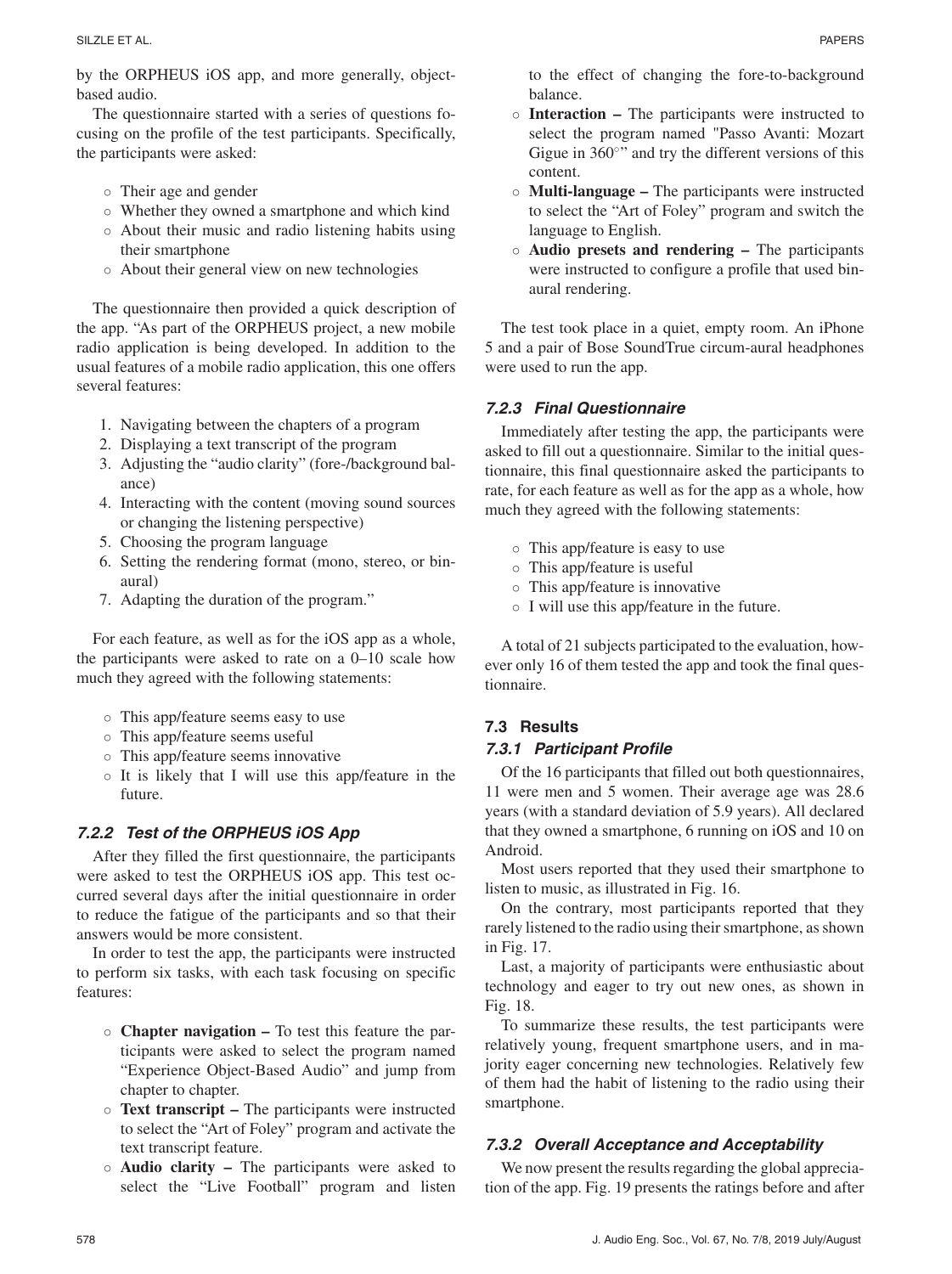

Fig. 16. Responses to the statement "I often listen to music using my smartphone."



Fig. 17. Responses to the statement "I often listen to the radio using my smartphone."



Fig. 18. Responses to the statements: A) "I like to experiment with new technologies"; B) "In general, I am not hesitant to try out new technologies"; C) "When I hear about a new technology I look for ways to try it out"; D) "Among my peers, I am usually the first to try out new technologies."

using the app for the four following criteria: innovation, ease of use, usefulness, intention to use.

The expectations of the participants were globally positive regarding the app. In particular, the app was seen as innovative and expected to be easy to use. However, the participants were dubious about the usefulness of the app and only about half of them thought they would use it in the future.



Fig. 19. Overall appreciation of the ORPHEUS iOS app before use (acceptability) and after use (acceptance).



Fig. 20. Perceived usefulness of the different features tested in the iOS app, before and after use. The bars indicate the interquartile range of the user ratings. Note: stars located above the bars indicate that the change in rating was considered statistically significant.

Globally, multi-level regression analysis revealed no significant differences between judgment before and after use  $(χ<sup>2</sup> (1, 36) = 1.626, p = .020)$ . Nevertheless, some significant increases can be noted. The increase in ratings is particularly large for the "Ease of Use,"  $\chi^2(1, 36) = 7.4232$ ,  $p < .001$  and "Usefulness,"  $\chi^2(1, 36) = 20.988$ ,  $p < .001$ criteria, which indicates that the participants did not expect the app features to be as easy to use and useful as they found during the test (see Table 2 for a complete overview of results). By contrast, the increase in "Intention to Use" is moderate, which is probably related to the fact that a majority of the participants do not use their smartphone to listen to radio programs and do not see themselves doing so in the future. Note that the increase in the "Innovation" rating is also small but the initial rating was already very close to the maximum score.

#### **7.3.3 Feature Acceptance and Acceptability**

The results regarding the perceived usefulness of the different app features, before and after use, are shown in Fig. 20. Most features were judged more useful after use than before by the participants. The increase in perceived usefulness was significant for the "Audio Clarity"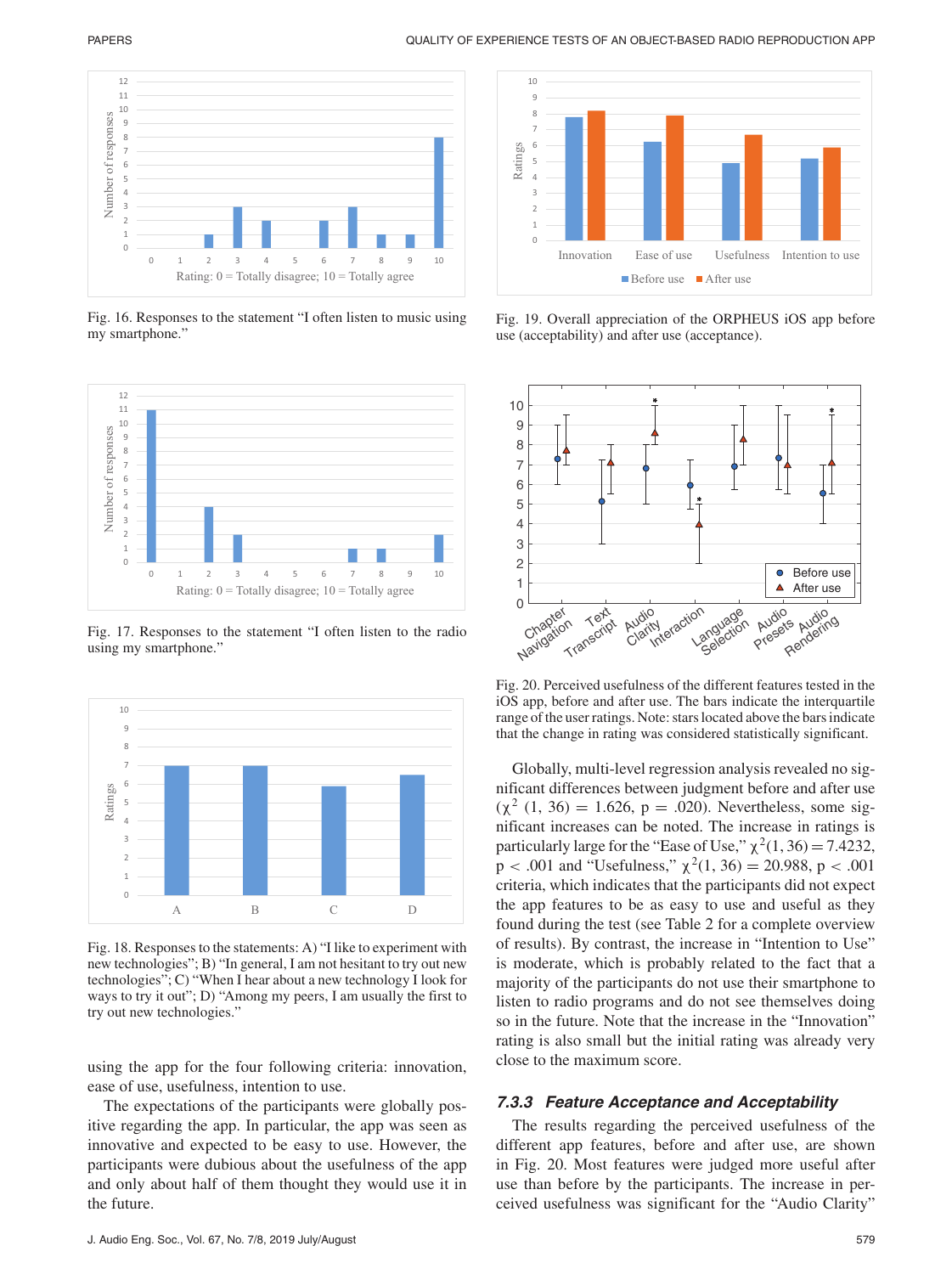|                           |                  | Before use |           | After use |           | Results          |           |
|---------------------------|------------------|------------|-----------|-----------|-----------|------------------|-----------|
|                           |                  | M          | <b>SD</b> | М         | <b>SD</b> | $\chi^2$ (1, 36) | p-value   |
| <b>Chapter Navigation</b> | Usefulness       | 7.29       | 2.17      | 7.69      | 1.96      | 3.138            | .0765     |
|                           | Intention to use | 7.14       | 2.46      | 7.06      | 1.95      | .025             | .8745     |
|                           | Ease of use      | 7.76       | 1.45      | 5.94      | 3.11      | 5.551            | .0185     |
|                           | Innovation       | 6.10       | 2.23      | 5.88      | 2.78      | 8.757            | $-.001$   |
| <b>Text Transcript</b>    | Usefulness       | 5.14       | 2.9       | 7.06      | 1.98      | 2.507            | .1133     |
|                           | Intention to use | 4.76       | 3.00      | 7.06      | 2.08      | 7.607            | $-.001$   |
|                           | Ease of use      | 7.95       | 1.43      | 8.63      | 2.22      | 1.599            | .2061     |
|                           | Innovation       | 6.14       | 2.46      | 6.69      | 3.38      | 1.550            | .2131     |
| Audio Clarity             | Usefulness       | 6.81       | 1.89      | 8.56      | 2.13      | 15.479           | $< .0001$ |
|                           | Intention to use | 6.52       | 2.38      | 8.25      | 1.98      | 6.846            | < .001    |
|                           | Ease of use      | 6.62       | 1.12      | 9.19      | 1.11      | 32.130           | $-.0001$  |
|                           | Innovation       | 8.1        | 2.14      | 9.06      | 1.24      | .456             | .4993     |
| Interaction               | Usefulness       | 5.95       | 2.50      | 3.94      | 2.43      | 6.846            | $-.001$   |
|                           | Intention to use | 6.05       | 2.77      | 4.25      | 2.74      | 6.475            | .0109     |
|                           | Ease of use      | 6.81       | 1.60      | 8.13      | 1.67      | 5.777            | .0162     |
|                           | Innovation       | 8.86       | 1.28      | 7.63      | 1.41      | 39.117           | $-.0001$  |
| Language Selection        | Usefulness       | 6.90       | 2.90      | 8.25      | 2.32      | .001             | .9781     |
|                           | Intention to use | 6.67       | 2.98      | 8.00      | 2.61      | 3.490            | .0617     |
|                           | Ease of use      | 8.14       | 1.31      | 9.25      | 0.93      | 13.722           | $-.0001$  |
|                           | Innovation       | 7.81       | 2.16      | 7.13      | 3.34      | .412             | .5208     |
| <b>Audio Presets</b>      | Usefulness       | 7.33       | 2.58      | 6.94      | 2.67      | 1.195            | .2744     |
|                           | Intention to use | 7.24       | 2.30      | 6.63      | 2.99      | .920             | .3374     |
|                           | Ease of use      | 7.10       | 2.02      | 8.31      | 2.06      | 5.024            | .0250     |
|                           | Innovation       | 7.10       | 2.84      | 6.31      | 3.61      | .003             | .9594     |
| Audio Rendering           | Usefulness       | 5.55       | 2.19      | 7.06      | 2.64      | 8.842            | $-.001$   |
|                           | Intention to use | 5.40       | 2.30      | 7.06      | 2.14      | 5.392            | .0202     |
|                           | Ease of use      | 7.45       | 1.67      | 8.75      | 1.65      | 11.727           | $-.0001$  |
|                           | Innovation       | 7.15       | 2.21      | 7.69      | 2.50      | .013             | .9091     |

Table 2. Results of comparison between acceptability and acceptance by features (items in bold represent significant differences)

(fore-to-background balance) and "Audio Rendering" (switching from stereo to binaural) features. The two features that were found to be the most useful after use were the "Audio Clarity" and "Multilanguage" features.

On the other hand, the usefulness ratings for the "Interaction" feature (ability to change the perspective in the audio scene or move sound sources) decreased significantly after use. Participants reported that they could not hear the difference between the different versions of the program, which could have been caused by a technical problem in the app or in the content itself.

#### **7.4 Summary of the b***<>***com Evaluation**

This study aimed to compare the perception of users before and after use of the ORPHEUS iOS app. This comparison was done both on a global level (global user assessment of the app) and on a feature-specific level.

The overall acceptability of the application was relatively high, which shows that the application was perceived positively by the users. In addition, the users found the app easier to use and more useful after they had a chance to try it. This indicates that the app convinced the users of the advantages of object-based audio. However, the fact that ratings increased significantly after use indicate that it is important for users to experience these aspects themselves. Moreover, the participants' intention to use the app did not increase very much after use, which could be related to the fact that most of them rarely listen to the radio using a smartphone.

In terms of features, the "Audio Clarity" (fore-tobackground balance) was the most popular among users, followed by the "Multilingual" and "Audio Rendering" (ability to listen to a binaural version of the programs) features. Conversely, the "Interaction" feature (spatial changes in the audio scene) was perceived as the least useful but this seems to have been caused by a technical problem.

## **8 COMPARISON OF THE TWO EVALUATIONS**

The JOSEPHS evaluation in a publicly accessible venue and a run-time of three months resulted in a high number of participants ( $n = 294$ ) covering all ages and types of users. The audio quality evaluation is less strict than in a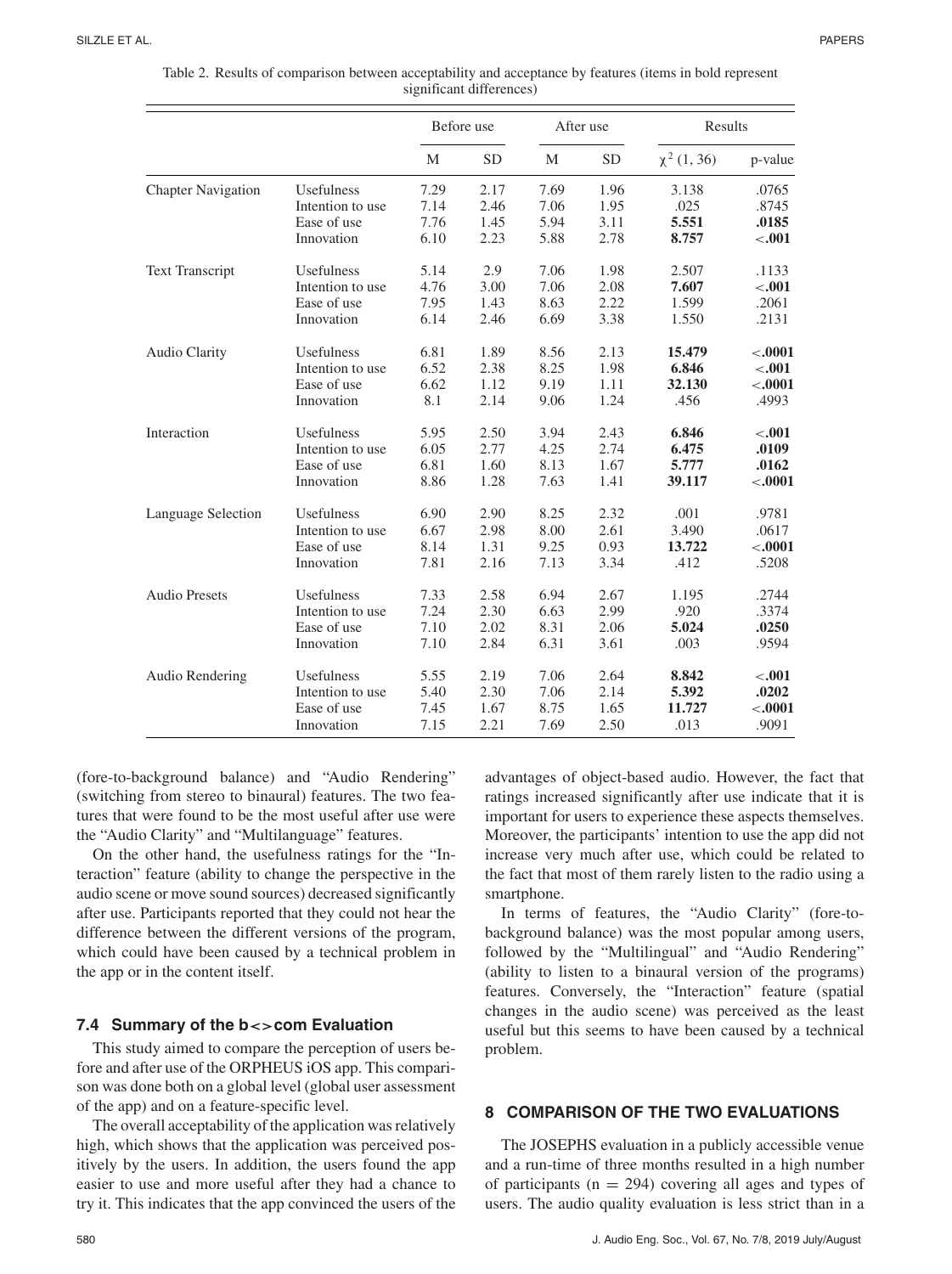standard listening test but may represent the judgment of a "normal" user more closely. The open-question investigation approach, with all the verbal comments, give much more information and insight how the participants think about and judge the app. On the other side, there is no easy statistical *summation* possible.

The more *traditional* lab evaluation from  $b \ll 1$  com uses the advantage of well-defined conditions and questionnaires with clear quantified results. The effort for such an evaluation is smaller as for the open-question investigation.

Both evaluations supplement each other and came to very similar results for the OBA evaluation:

- (1) The acceptance after use of the app is very high.
- (2) Listening to a radio program on a separate app is not so popular. The integration of the OBA features in the popular streaming provider apps is more promising.
- (3) The audio clarity feature or intelligibility gets the highest or second highest ranking of all features in both tests.

Speech intelligibility for radio (and TV) is very important and a long known issue. Now, with object-based audio implemented in the NGA codec MPEG-H, tools are available to address it.

## **9 ACKNOWLEDGMENT**

The authors like to thank all participants in the two investigations and the useful input of the reviewers.

This work was funded in parts from the European Union's Horizon 2020 research and innovation program under grant agreement No. 687645 (ORPHEUS project). The paper reflects only the authors' views. The Commission is not responsible for any use that may be made of the information it contains.

#### **10 REFERENCES**

[1] A. Silzle, M. Weitnauer, and O. Warusfel, et al., "ORPHEUS Audio Project: Piloting an End-to-end Object-Based Audio Broadcasting Chain," presented at the *International Broadcasting Convention (IBC),* Amsterdam, The Netherlands (2017), https://doi.org/10.1049/oapibc.2017.0022.

[2] M. Weitnauer and A. Silzle, "The ORPHEUS Project: Building the Workflow for End-to-End Object-Based Audio Broadcasting," *FKT Magazin,* no. 1-2, pp. 47-51, (2018 Jan.-Feb.).

[3] A. Silzle, R. Sazdov, and M. Weitnauer, et al., "The EU Project ORPHEUS: Object-Based Broadcasting—For Next Generation Audio Experiences," presented at the *29th Tonmeistertagung - VDT International Convention, Cologne, Germany (*2016).

[4] J. Herre, J. Hilpert, and A. Kuntz, et al., "MPEG-H 3D Audio—The New Standard for Coding of Immersive Spatial Audio," *IEEE J. Selected Topics in Signal Processing—Special Issue on Spatial Audio*,

vol. 9, no. 5, pp. 770–779 (2015), https://doi.org/10.1109/ JSTSP.2015.2411578.

[5] R. Bleidt, A. Borsum, and H. Fuchs, et al., "Object-Based Audio: Opportunities for Improved Listening Experience and Increased Listener Involvement," presented at the *SMPTE Annual Technical Conference & Exhibition* (2014), https://doi.org/10.5594/M001546.

[6] M. Shotton, F. Melchior, and M. Evans, et al., Object-Based Broadcasting—Curation, Responsiveness, and User Experience, *IBC2014 Conference*, Amsterdam, The Netherlands (2014), https://doi.org/10.1049/ib.2014.0038.

[7] ITU-R Recommendation BS.1534-3, "Method for the Subjective Assessment of Intermediate Quality Level of Audio Systems (MUSHRA),"*Intern. Telecom Union*, Geneva, Switzerland (2015), https://www.itu.int/rec/R-REC-BS.1534/en.

[8] J. Liebetrau, F. Nagel, and N. Zacharov, et al., "Revision of Rec. ITU-R BS.1534," presented at the*137th Convention of the Audio Engineering Society* (2014 Oct.), convention paper 9172.

[9] N. Zacharov, C. P. Volk, and T. Stegenborg-Andersen, "Comparison of Hedonic and Quality Rating Scales for Perceptual Evaluation of High- and Intermediate-Quality Stimuli," presented at the *143rd Convention of the Audio Engineering Society* (2017 Oct.), convention paper 9879.

[10] M. Schoeffler, A. Silzle, and J. Herre, "Evaluation" of Spatial/3D Audio: Basic Audio Quality Versus Quality of Experience," *IEEE J. Selected Topics in Signal Processing*, vol. 11, no. 1, pp. 75–88 (2017), https://doi.org/10.1109/ JSTSP.2016.2639325.

[11] M. Torcoli, J. Herre, H. Fuchs, et al., "The Adjustment/Satisfaction Test (A/ST) for the Evaluation of Personalization in Broadcast Services and Its Application to Dialogue Enhancement," *IEEE Transactions on Broadcasting*, vol. 64, no. 2 (2018), https://doi.org/10.1109/ TBC.2018.2832458.

[12] EBU TR 042, "Example of an End-to-End OBA Broadcast Architecture and Workflow," *European Broadcasting Union*, Geneva, Switzerland (2018), https://tech. ebu.ch/docs/tech/tech3388.pdf.

[13] R. L. Bleidt, D. Sen, and A. Niedermeier, et al., "Development of the MPEG-H TV Audio System for ATSC 3.0," *IEEE Transactions on Broadcasting*, vol. 63, no. 1, pp. 202–236 (2017), https://doi.org/10.1109/ TBC.2017.2661258.

[14] Y. Grewe, C. Simon, and U. Scuda, *"Producing Next Generation Audio Using the MPEG-H TV Audio System," presented at NAB*, Las Vegas, USA (2018).

[15] C. Simon, Y. Grewe, N. Faecks, et al., "Field Tests for Immersive and Interactive Broadcast Audio Production using MPEG-H," *Set International J. Broadcast Engineering*, (2018), http://dx.doi.org/10.18580/setijbe. 2018.5.

[16] V. Pulkki, "Localization of Amplitude-Panned Virtual Sources II: Two- and Three-Dimensional Panning," *J. Audio Eng. Soc.*, vol. 49, pp. 753–767 (2001 Sep.).

[17] D3.4, "Implementation and Documentation of a Live Object-based Production Environment," Deliveralbe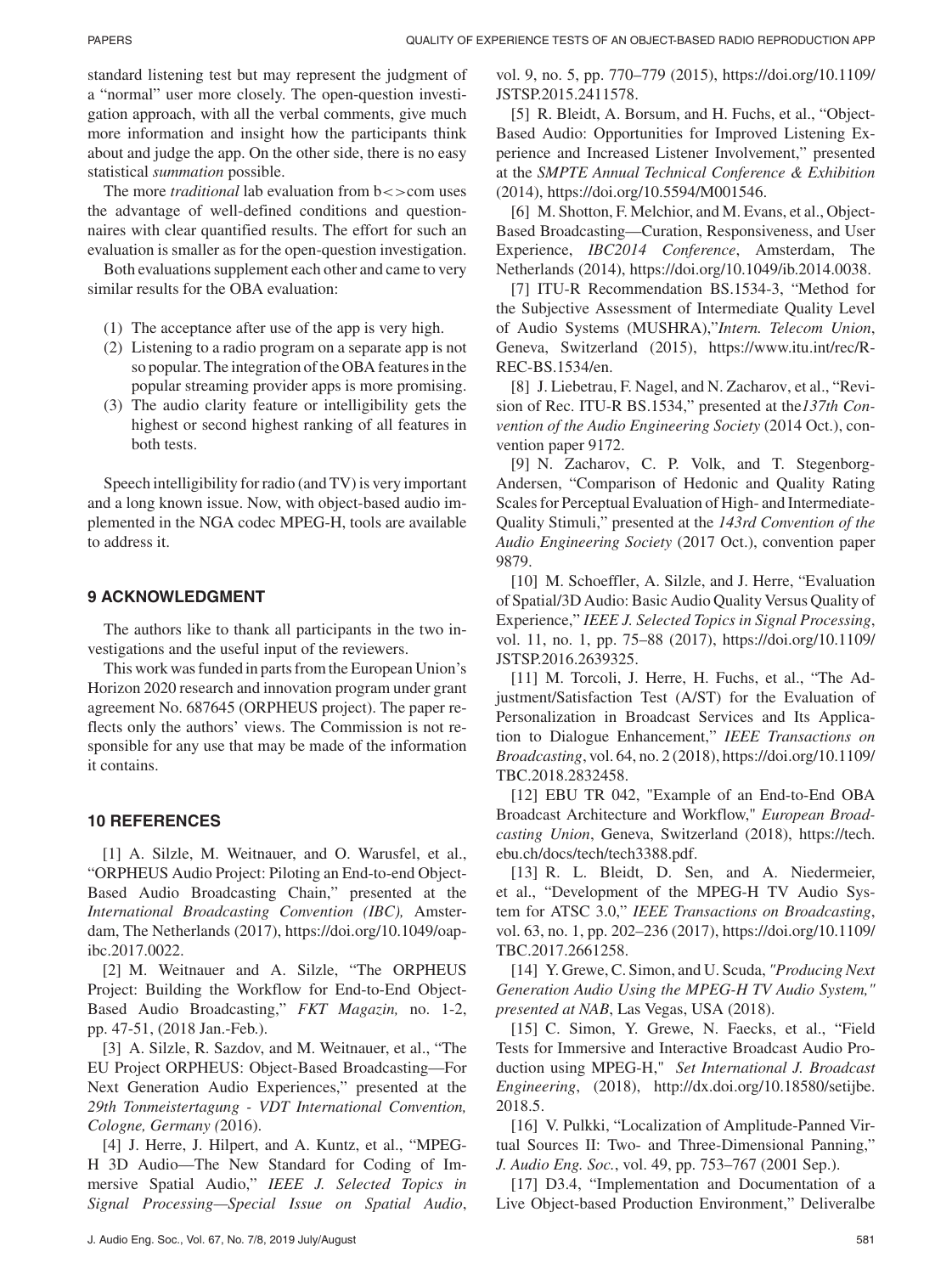[18] D3.5, "Specification and Implementation of Reference Audio Processing for Use in Content Creation and Consumption Based on Novel Broadcast Quality Standards," Deliveralbe of EU Project ORPHEUS (2017), https://doi.org/10.5281/zenodo.845330.

[19] D3.6, "Implementation and Documentation of Object-based Editing and Mixing," Deliveralbe of EU Project ORPHEUS (2017), https://doi.org/10.5281/ zenodo.1144096.

[20] D4.1, "Requirements for Representation, Archiving and Provision of Object-based Audio," Deliveralbe of EU Project ORPHEUS (2016), https://doi.org/ 10.5281/zenodo.845334.

[21] D4.3, "Final Report on the Work on Representation, Archiving and Provision of Object-Based Audio," Deliveralbe of EU Project ORPHEUS (2016), https://doi.org/10.5281/zenodo.1173094.

[22] D5.4, "Implementation and Documentation of User Interfaces Associated with Last Personalisation and Interaction Mock-up Scenarios," Deliveralbe of EU Project OR-PHEUS (2018), https://doi.org/10.5281/zenodo.1147669.

[23] EBU Tech 3388, "ADM Renderer for Use in Next Generation Audio Broadcasting," *European Broadcasting Union*, Geneva, Switzerland (2018), https://tech.ebu.ch/docs/tech/tech3388.pdf.

[24] H. Plattner, H. and C. Meinel, and L. J. Leifer., eds., "Design Thinking: Understand, Improve, Apply," in *Understanding Innovation* (Springer-Verlag, 2011), https://doi.org/10.1007/978-3-642-13757-0.

[25] D3.1, "Requirements, Designs and Workflows of an Object-based Production Environment," Deliveralbe of EU Project ORPHEUS (2016), https://doi.org/10.5281/ zenodo.844008.

[26] D5.3, "Document on Methodology for Evaluation of User Experience," Deliveralbe of EU Project ORPHEUS (2017), https://doi.org/10.5281/zenodo.846264.

[27] V.-P. Niitamo, S. Kulkki, and M. Eriksson, et al., "State-of-the-Art and Good Practice in the Field of Living Labs," presented at the *IEEE International Technology Management Conference (ICE),* Milan, Italy (2006), https://doi.org/10.1109/ICE.2006.7477081.

[28] K. Greve, V. Martinez, and J. Jonas, et al., "Facilitating Co-Creation in Living Labs: The JOSEPHS Study," *European Academy of Management,* Paris (2016).

[29] H. Chesbrough, *Open Innovation: Researching a New Paradigm* (Oxford University Press, 2008).

[30] M. P. Mengual, J. M. Jonas, and S. Schmitt-Rüth, et al., "Tools for Collaborating and Interacting in Living

Labs—An Exploratory Case Study on JOSEPHS," *Service Design Proof of Concept,* Milano, Italy (2018).

[31] J. Blauert and U. Jekosch, "Sound-Quality Evaluation—A Multi Layered Problem," *Acustica - acta acustica*, vol. 83, pp. 747–753 ( 1997).

[32] D. Västfjäll, "Contextual Influences on Sound Quality Evaluation," *Acta Acustica united with Acustica*, vol. 90, no. 6, pp. 1029–1036 (2004).

[33] A. Silzle, "Quality Taxonomies for Auditory Virtual Environments," presented at the *122nd Convention of the Audio Engineering Society* (2007 May), convention paper 6993

[34] ITU-R Recommendation BS.775-3, "Multichannel stereophonic sound system with and without accompanying picture," *Intern. Telecom Union*, Geneva, Suisse (2012), https://www.itu.int/dms\_pubrec/itu-r/rec/bs/R-REC-BS.775-3-201208-I!!PDF-E.pdf.

[35] B. Bergvall-Kåreborn, M. Holst, and A. Ståhlbröst, "Concept Design with a Living Lab Approach," *Proceedings of the 42nd Hawaii International Conference on System Sciences* (2009).

[36] D5.6, "Report on Audio Subjective Tests and User Tests," Deliveralbe of EU Project ORPHEUS (2018). https://doi.org/10.5281/zenodo.1306552.

[37] A. Silzle, B. Neugebauer, and S. George, et al., "Binaural Processing Algorithms: Importance of Clustering Analysis for Preference Tests," presented at the *126th Convention of the Audio Engineering Society* (2009 May), convention paper 7728.

[38] A. Silzle, S. George, and E. Habets, et al., "Investigation on the Quality of 3D Sound Reproduction," *International Conference on Spatial Audio (ICSA),* Detmold, Germany (2011), https://www.researchgate.net/ publication/259974979\_Investigation\_on\_the\_quality\_of\_ 3D\_sound\_reproduction.

[39] N. Martin, E. Jamet, and S. Erhel, et al., "From Acceptability to Acceptance: Does Experience with the Product Influence User Initial Representations?" *International Conference on Human-Computer Interaction (HCI)*Toronto, Canada (2016), https://doi.org/ 10.1007/978-3-319-40548-3\_21.

[40] J. Schade and B. Schlag, "Acceptability of Urban Transport Pricing Strategies," *Transportation Research Part F: Traffic Psychology and Behaviour*, vol. 6, no. 1, pp. 45–61 (2003).

[41] G. Schuitema, L. Steg, and S. Forward, "Explaining Differences in Acceptability before and Acceptance after the Implementation of a Congestion Charge in Stockholm," *Transportation Research Part A: Policy and Practice*, vol. 44, no. 2, pp. 99–109 (2010).